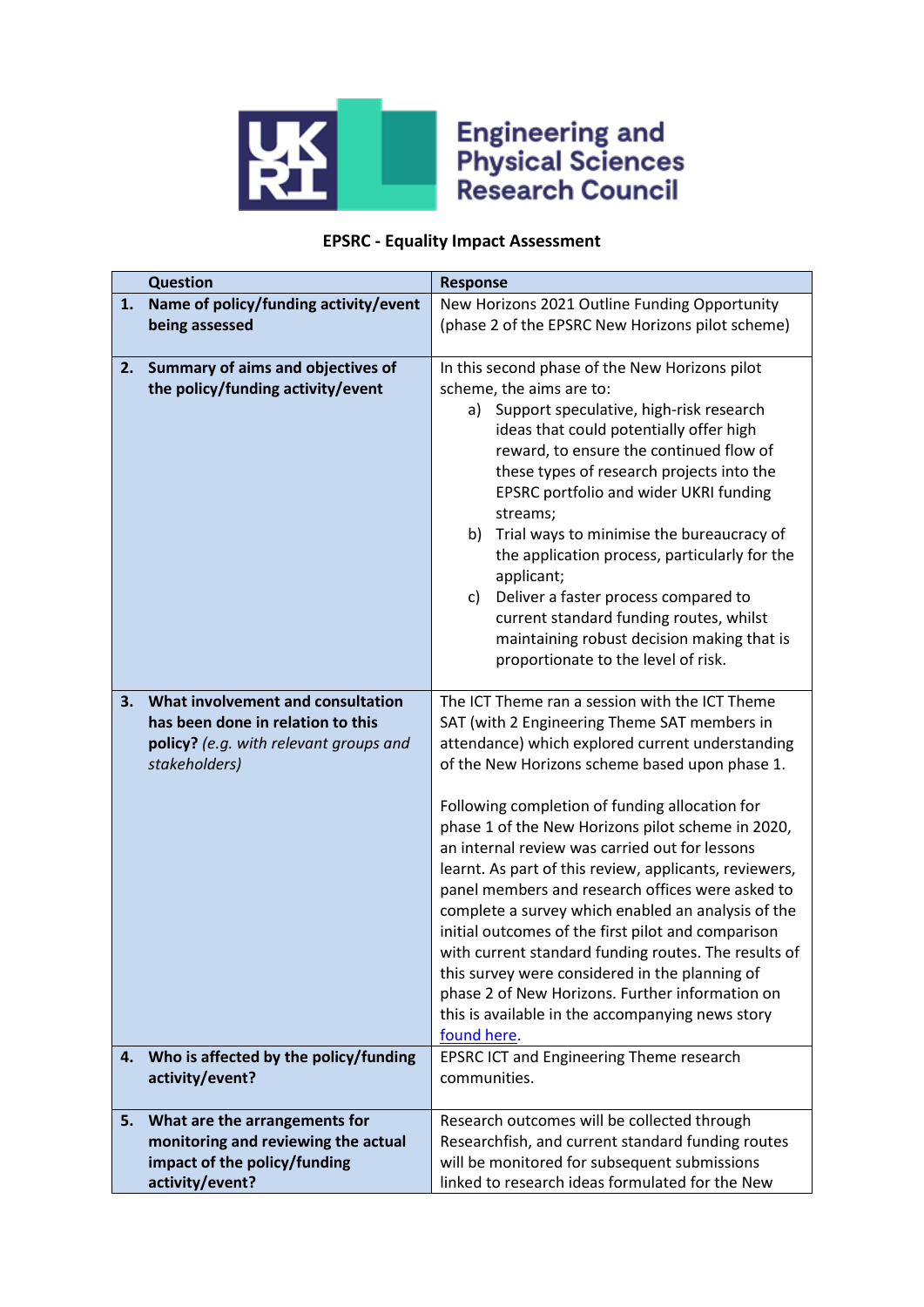| Horizons 2021 funding opportunity. New Horizons       |
|-------------------------------------------------------|
| is a pilot scheme and following funding of successful |
| projects a review of the funding opportunity will be  |
| carried out for lessons learnt.                       |

As a funder of research, EPSRC remains committed to attracting the best potential researchers from a diverse population into research careers. For policy changes, funding activities and events EPSRC will aim to:

- Where meetings are not held remotely via Zoom, EPSRC will select venues that are accessible and where possible accommodate any specific requirement in our planning and organisation of an initiative to support wider participation. This includes for applicants, reviewers, panel members and staff. Included in the interview invitation letter is a request for any access issues to be notified.
- All participants in the process are asked to inform staff if they have any additional needs to enable attendance or participation.
- Offer support for people with caring responsibilities, further details are available [here.](https://epsrc.ukri.org/funding/applicationprocess/basics/caringresponsibilities/)
- Clearly communicate the timeline and key milestones for funding activities, advertise these widely to reach the largest possible audience.
- Support and encourage panel members to follow best practice in taking positive steps to safeguard funding decisions. Staff will work closely with the Panel Chair(s) to agree approaches that are designed to minimize opportunities for bias and improve transparency of the decision making process. This includes managing environmental conditions, such as providing appropriate breaks. In this specific funding opportunity the identity of applicants will remain anonymous during the peer review for the outline stage. This approach is being trialled to help further minimize opportunities for potential bias, with a view to ensuring that the decision making process is focussed on the research. The identity of applicants will be known during peer review at the full proposal stage, during assessment of the applicant team's ability to deliver.
- Support flexible working of stakeholders.
- Ensure diversity of peer review assessment and interview panels. Staff will adhere to a mixed panel policy and endeavor to achieve the minimum 30% for the underrepresented gender on the panel.
- Abide by the principles of peer review
- Provide EPSRC staff with tailored unconscious bias training for Peer Review processes and clear guidance for assessors.
- Handle personal sensitive information in compliance with General Data Protection Regulation 2018.

| Protected<br><b>Characteristic</b><br>Group | Is there a<br>potential for<br>positive or<br>negative<br>impact? | Please explain and give examples<br>of any evidence/data used                                                             | <b>Action to address</b><br>negative impact<br>(e.g. adjustment to<br>the policy) |
|---------------------------------------------|-------------------------------------------------------------------|---------------------------------------------------------------------------------------------------------------------------|-----------------------------------------------------------------------------------|
| <b>Disability</b>                           | Potential<br>negative impact.                                     | Panel members may not be able<br>to participate in panels dependent<br>on location selected.                              | Where meetings<br>are not held<br>remotely via Zoom,<br>all venues selected       |
|                                             |                                                                   | Timescales for the funding<br>opportunity may affect ability to<br>participate e.g. if on sick leave or<br>reduced hours. | will be accessible<br>and reasonable<br>adjustment made<br>to logistics to        |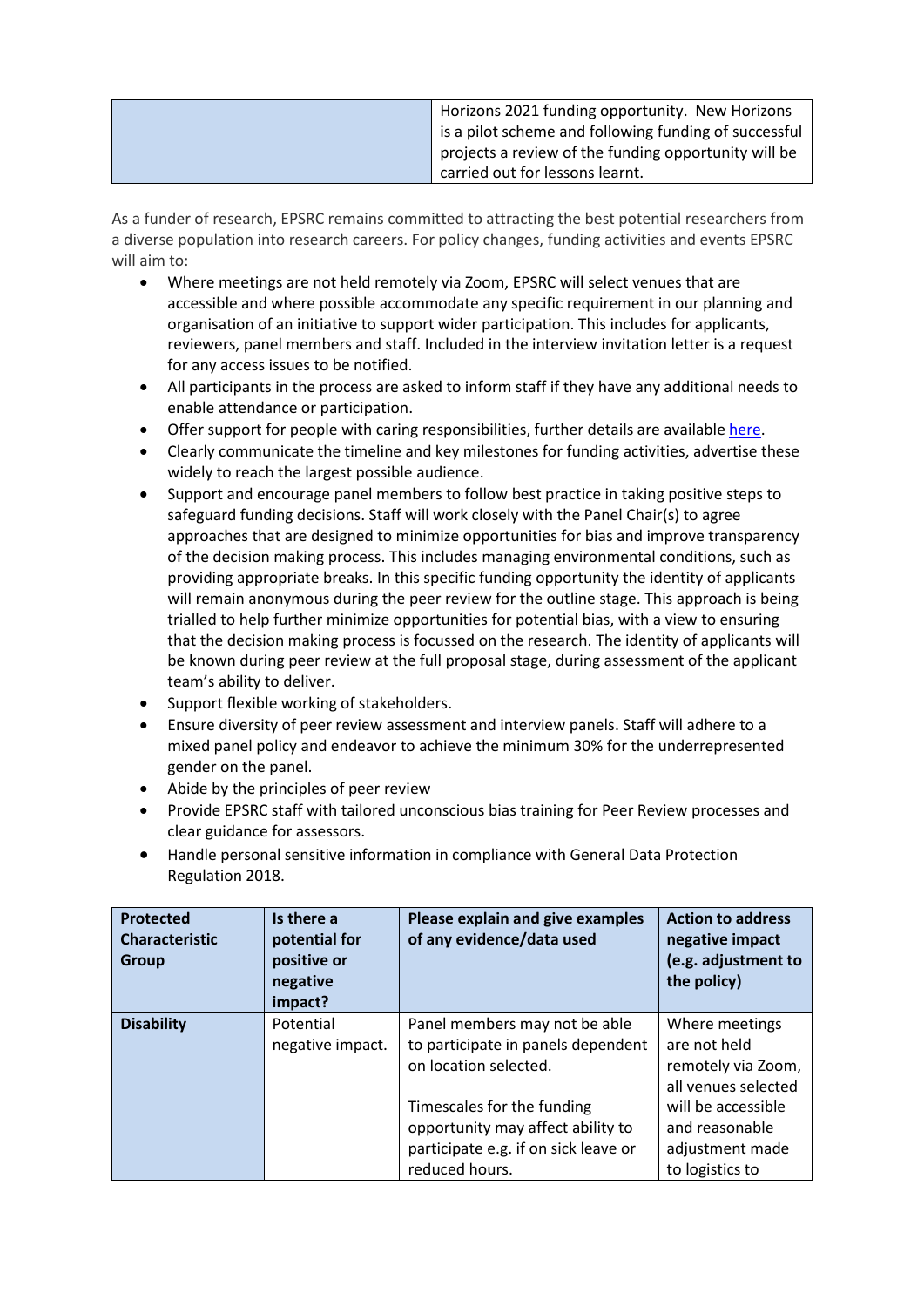|                          |                  |                                                                      | support                                      |
|--------------------------|------------------|----------------------------------------------------------------------|----------------------------------------------|
|                          |                  |                                                                      | participation.                               |
|                          |                  |                                                                      |                                              |
|                          |                  |                                                                      | <b>Additional care</b><br>requirements could |
|                          |                  |                                                                      | occur if individuals                         |
|                          |                  |                                                                      | are required to:                             |
|                          |                  |                                                                      | Participate in                               |
|                          |                  |                                                                      | events on what                               |
|                          |                  |                                                                      | would normally be                            |
|                          |                  |                                                                      | a nonworking day,                            |
|                          |                  |                                                                      | work extended                                |
|                          |                  |                                                                      | hours on a normal                            |
|                          |                  |                                                                      | working day,                                 |
|                          |                  |                                                                      | attend meetings<br>with overnight            |
|                          |                  |                                                                      | stays and/or travel                          |
|                          |                  |                                                                      | overseas. Further                            |
|                          |                  |                                                                      | details on the                               |
|                          |                  |                                                                      | support EPSRC will                           |
|                          |                  |                                                                      | offer for those with                         |
|                          |                  |                                                                      | caring                                       |
|                          |                  |                                                                      | responsibilities can<br>be found here.       |
|                          |                  |                                                                      |                                              |
|                          |                  |                                                                      | A pre-launch                                 |
|                          |                  |                                                                      | announcement will                            |
|                          |                  |                                                                      | be published on                              |
|                          |                  |                                                                      | the website to help                          |
|                          |                  |                                                                      | maximise the time                            |
|                          |                  |                                                                      | applicants have to                           |
| Gender                   | No known         |                                                                      | plan proposals.                              |
| reassignment             | negative impact. |                                                                      |                                              |
| <b>Marriage or civil</b> | No known         |                                                                      |                                              |
| partnership              | negative impact. |                                                                      |                                              |
| <b>Pregnancy and</b>     | Potential        | Panel members may not be able                                        | Where meetings                               |
| maternity                | negative impact. | to participate in panels due to<br>accessibility issues or maternity | are not held                                 |
|                          |                  | leave.                                                               | remotely via Zoom,<br>all venues selected    |
|                          |                  |                                                                      | will be accessible                           |
|                          |                  | Timescales for the funding                                           | and reasonable                               |
|                          |                  | opportunity may affect ability to                                    | adjustment made                              |
|                          |                  | participate e.g. if on parental leave                                | to logistics to                              |
|                          |                  | or childcare.                                                        | support                                      |
|                          |                  |                                                                      | participation.                               |
|                          |                  |                                                                      | <b>Additional care</b>                       |
|                          |                  |                                                                      | requirements could                           |
|                          |                  |                                                                      | occur if individuals                         |
|                          |                  |                                                                      | are required to:                             |
|                          |                  |                                                                      | Participate in                               |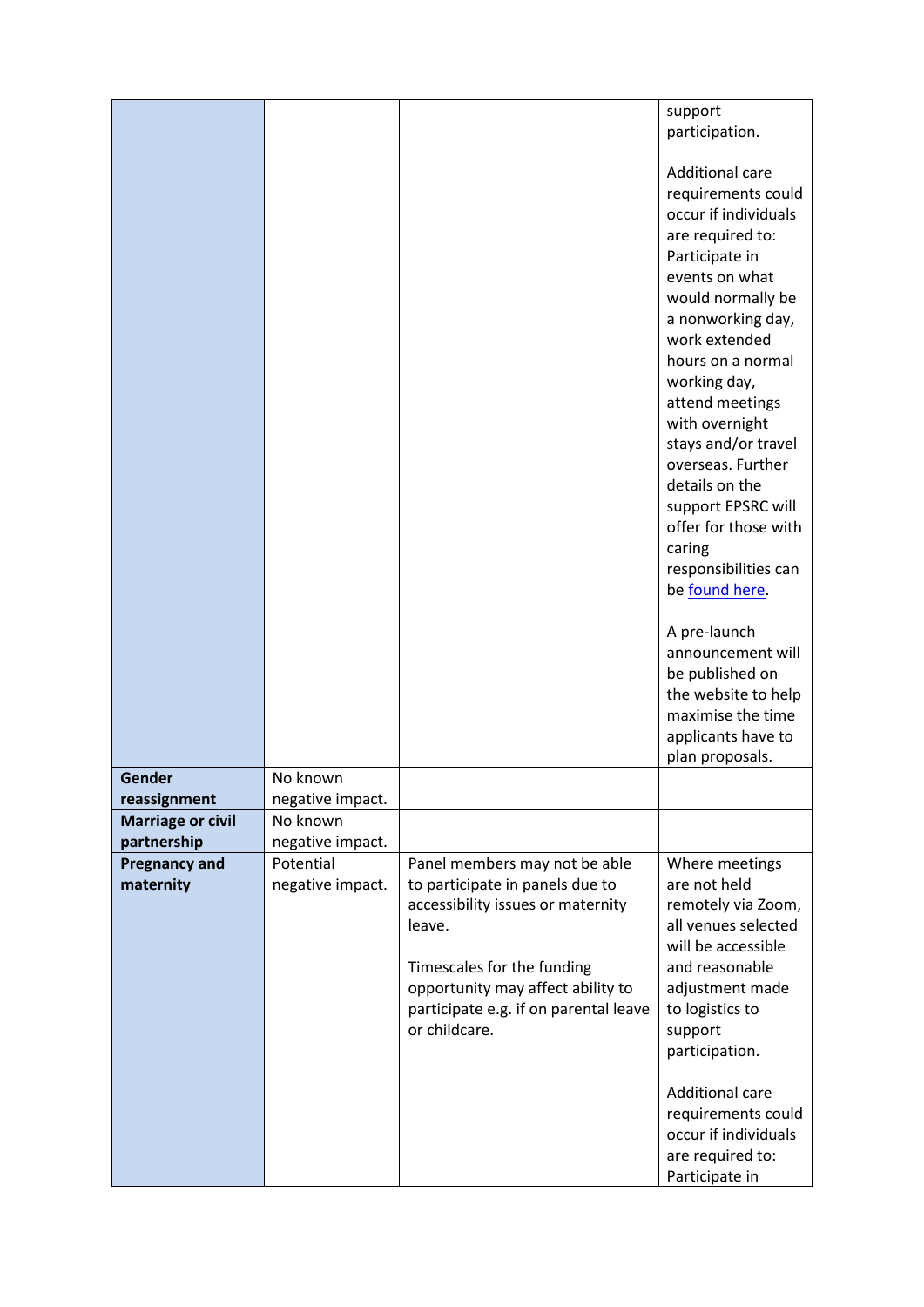|                           |                               |                                                                                                                                                                                                                                                                                                                                                                                                                                                                                                                                                                                                           | events on what<br>would normally be<br>a nonworking day,<br>work extended<br>hours on a normal<br>working day,<br>attend meetings<br>with overnight<br>stays and/or travel<br>overseas. Further<br>details on the<br>support EPSRC will<br>offer for those with<br>caring<br>responsibilities can<br>be found here.<br>A pre-launch<br>announcement will<br>be published on<br>the website to help<br>maximise the time<br>applicants have to<br>plan proposals.            |
|---------------------------|-------------------------------|-----------------------------------------------------------------------------------------------------------------------------------------------------------------------------------------------------------------------------------------------------------------------------------------------------------------------------------------------------------------------------------------------------------------------------------------------------------------------------------------------------------------------------------------------------------------------------------------------------------|-----------------------------------------------------------------------------------------------------------------------------------------------------------------------------------------------------------------------------------------------------------------------------------------------------------------------------------------------------------------------------------------------------------------------------------------------------------------------------|
| Race                      | Potential<br>negative impact. | EPSRC have undertaken analysis to<br>better understand the disparity of<br>gender and race in our funding<br>portfolio. Our aim is to ensure that<br>the ethnic diversity in our grant<br>portfolio and of those who engage<br>in our peer review, advisory and<br>governance processes is at least as<br>representative of the engineering<br>and physical sciences academic<br>researcher population and our<br>award rates across different<br>ethnicities show no disparity.<br>More information is available at<br>https://epsrc.ukri.org/funding/edi-<br>at-epsrc/ethnicity-and-race-<br>equality/. | During the peer<br>review assessment<br>at the outline<br>stage, the identity<br>of applicants will<br>remain<br>anonymous.<br>Note that ability to<br>deliver information<br>will be required for<br>the full proposal<br>stage, where<br>applicant identity<br>will be known<br>during the peer<br>review assessment.<br>EPSRC state in the<br>funding<br>opportunity<br>guidance that we<br>particularly<br>welcome<br>applications from<br>under-represented<br>groups. |
| <b>Religion or belief</b> | Potential<br>negative impact. | Participation could be affected by<br>religious holidays.                                                                                                                                                                                                                                                                                                                                                                                                                                                                                                                                                 | A full timeline is<br>provided in the                                                                                                                                                                                                                                                                                                                                                                                                                                       |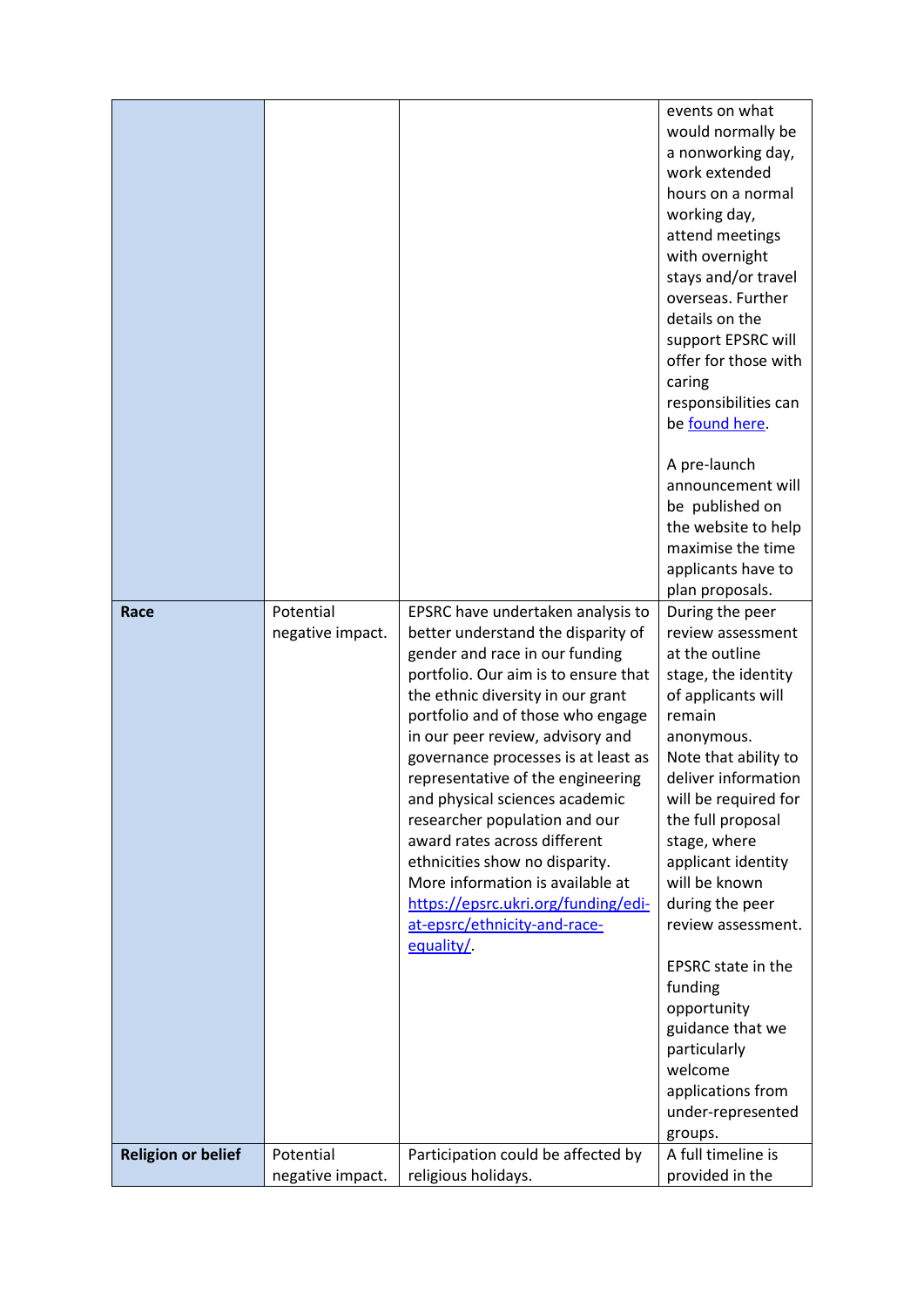|                           |                  |                                      | funding                   |
|---------------------------|------------------|--------------------------------------|---------------------------|
|                           |                  |                                      | opportunity               |
|                           |                  |                                      | guidance. EPSRC           |
|                           |                  |                                      | endeavours to             |
|                           |                  |                                      | select dates that         |
|                           |                  |                                      | are cognisant of          |
|                           |                  |                                      | major holidays (e.g.      |
|                           |                  |                                      | deadlines have            |
|                           |                  |                                      | been extended to          |
|                           |                  |                                      | avoid full proposal       |
|                           |                  |                                      | closure over              |
|                           |                  |                                      | various religious         |
|                           |                  |                                      | holidays).                |
| <b>Sexual orientation</b> | No known         |                                      |                           |
|                           | negative impact. |                                      |                           |
| Sex (gender)              | Potential        | Gender diversity of peer review      | <b>EPSRC</b> endeavours   |
|                           | negative impact. | panels, in line with EPSRC policy.   | to convene mixed          |
|                           |                  |                                      | gender panels.            |
|                           |                  | EPSRC have undertaken analysis to    |                           |
|                           |                  | better understand the disparity of   | During the peer           |
|                           |                  | gender and race in our funding       | review assessment         |
|                           |                  | portfolio. Underrepresentation of    | at the outline            |
|                           |                  |                                      |                           |
|                           |                  | women in the engineering and         | stage, the identity       |
|                           |                  | physical sciences remains one of     | of applicants will        |
|                           |                  | EPSRC's largest equality, diversity  | remain                    |
|                           |                  | and inclusion (EDI) challenges and   | anonymous.                |
|                           |                  | is a well-known issue in the         | Note that ability to      |
|                           |                  | engineering and physical sciences    | deliver information       |
|                           |                  | community, with gender diversity     | will be required for      |
|                           |                  | in our large grant portfolio an area | the full proposal         |
|                           |                  | of particular concern. More          | stage, where              |
|                           |                  | information is available at          | applicant identity        |
|                           |                  | https://epsrc.ukri.org/funding/edi-  | will be known             |
|                           |                  | at-epsrc/gender-diversity-in-our-    | during the peer           |
|                           |                  | large-grant-portfolio/.              | review assessment.        |
|                           |                  |                                      |                           |
|                           |                  |                                      | <b>EPSRC</b> state in the |
|                           |                  |                                      | funding                   |
|                           |                  |                                      | opportunity               |
|                           |                  |                                      | guidance that we          |
|                           |                  |                                      | particularly              |
|                           |                  |                                      | welcome                   |
|                           |                  |                                      | applications from         |
|                           |                  |                                      | under-represented         |
|                           |                  |                                      | groups.                   |
| Age                       | Potential        | The initial evaluation of the first  | During the peer           |
|                           | positive and     | phase of the New Horizons pilot      | review assessment         |
|                           | negative impact. | scheme showed an increase in         | at the outline            |
|                           |                  | awards for applicants aged 30-39     | stage, the identity       |
|                           |                  | and a decrease for applicants aged   | of applicants will        |
|                           |                  | 50+ compared to current standard     | remain                    |
|                           |                  | funding routes.                      | anonymous.                |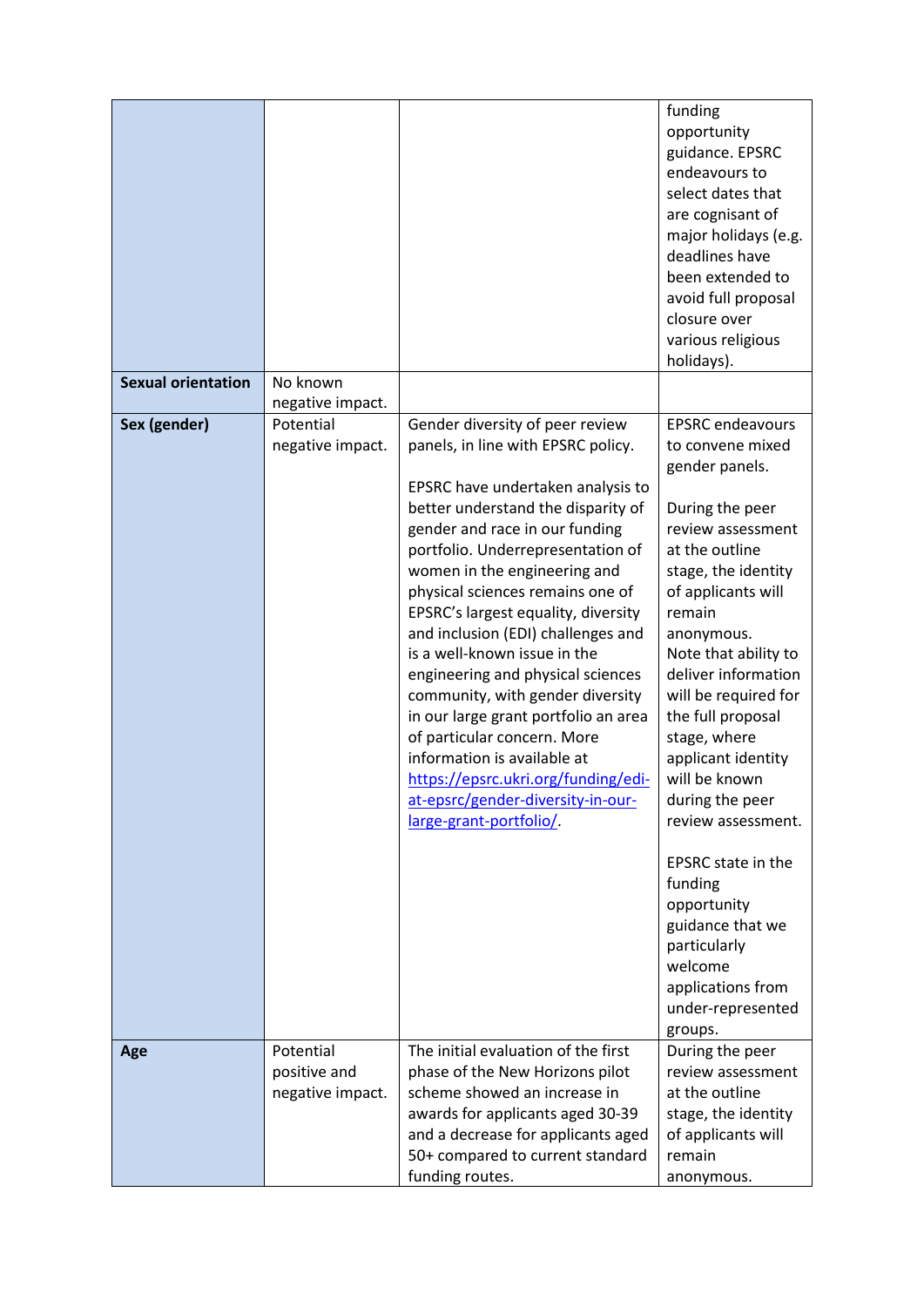|                           |                                                                                                                                                             |                                                                                                                                                             | Note that ability to      |
|---------------------------|-------------------------------------------------------------------------------------------------------------------------------------------------------------|-------------------------------------------------------------------------------------------------------------------------------------------------------------|---------------------------|
|                           |                                                                                                                                                             |                                                                                                                                                             | deliver information       |
|                           |                                                                                                                                                             |                                                                                                                                                             | will be required for      |
|                           |                                                                                                                                                             |                                                                                                                                                             | the full proposal         |
|                           |                                                                                                                                                             |                                                                                                                                                             | stage, where              |
|                           |                                                                                                                                                             |                                                                                                                                                             | applicant identity        |
|                           |                                                                                                                                                             |                                                                                                                                                             | will be known             |
|                           |                                                                                                                                                             |                                                                                                                                                             | during the peer           |
|                           |                                                                                                                                                             |                                                                                                                                                             | review assessment.        |
|                           |                                                                                                                                                             |                                                                                                                                                             | <b>EPSRC</b> state in the |
|                           |                                                                                                                                                             |                                                                                                                                                             | funding                   |
|                           |                                                                                                                                                             |                                                                                                                                                             | opportunity               |
|                           |                                                                                                                                                             |                                                                                                                                                             | guidance that we          |
|                           |                                                                                                                                                             |                                                                                                                                                             | particularly              |
|                           |                                                                                                                                                             |                                                                                                                                                             | welcome                   |
|                           |                                                                                                                                                             |                                                                                                                                                             | applications from         |
|                           |                                                                                                                                                             |                                                                                                                                                             | under-represented         |
|                           |                                                                                                                                                             |                                                                                                                                                             | groups.                   |
| <b>Additional aspects</b> |                                                                                                                                                             | As part of this funding opportunity we are explicitly encouraging applicants                                                                                |                           |
| (not covered by a         |                                                                                                                                                             | from under-represented groups. The following will be published online as                                                                                    |                           |
| protected                 |                                                                                                                                                             | part of the funding opportunity guidance:                                                                                                                   |                           |
| characteristic)           |                                                                                                                                                             |                                                                                                                                                             |                           |
|                           |                                                                                                                                                             | A dynamic, diverse and inclusive research and innovation system must be an                                                                                  |                           |
|                           |                                                                                                                                                             | integral part of UK society, giving everyone the opportunity to participate<br>and to benefit. Therefore, we particularly encourage applications from early |                           |
|                           |                                                                                                                                                             | career researchers, women, people who identify as an ethnic minority,                                                                                       |                           |
|                           |                                                                                                                                                             | people with a disability, and other groups who are currently under-                                                                                         |                           |
|                           |                                                                                                                                                             |                                                                                                                                                             |                           |
|                           | represented. We welcome applications from people based in all regions and<br>nations of the UK. Note that career stage or diversity information will not be |                                                                                                                                                             |                           |
|                           |                                                                                                                                                             | used in the assessment process and will not be used to make funding                                                                                         |                           |
|                           |                                                                                                                                                             |                                                                                                                                                             |                           |
|                           | decisions.                                                                                                                                                  |                                                                                                                                                             |                           |

## **Evaluation:**

| <b>Question</b>                                                                                                                      |                                                                                                                                                                                                                                                                                                              | <b>Explanation / justification</b>                  |
|--------------------------------------------------------------------------------------------------------------------------------------|--------------------------------------------------------------------------------------------------------------------------------------------------------------------------------------------------------------------------------------------------------------------------------------------------------------|-----------------------------------------------------|
| Is it possible the proposed change in<br>policy, funding activity or event could<br>discriminate or unfairly disadvantage<br>people? | Several risks and potential biases have been identified<br>and considered when designing the funding<br>opportunity. Those risks have been mitigated as far as<br>possible. There has been no evidence found to show<br>that this funding opportunity would discriminate or<br>unfairly disadvantage people. |                                                     |
| <b>Final Decision:</b>                                                                                                               | <b>Tick the</b><br>relevant<br><b>box</b>                                                                                                                                                                                                                                                                    | Include any explanation / justification<br>required |
| No barriers identified, therefore<br>1.<br>activity will proceed.                                                                    |                                                                                                                                                                                                                                                                                                              |                                                     |